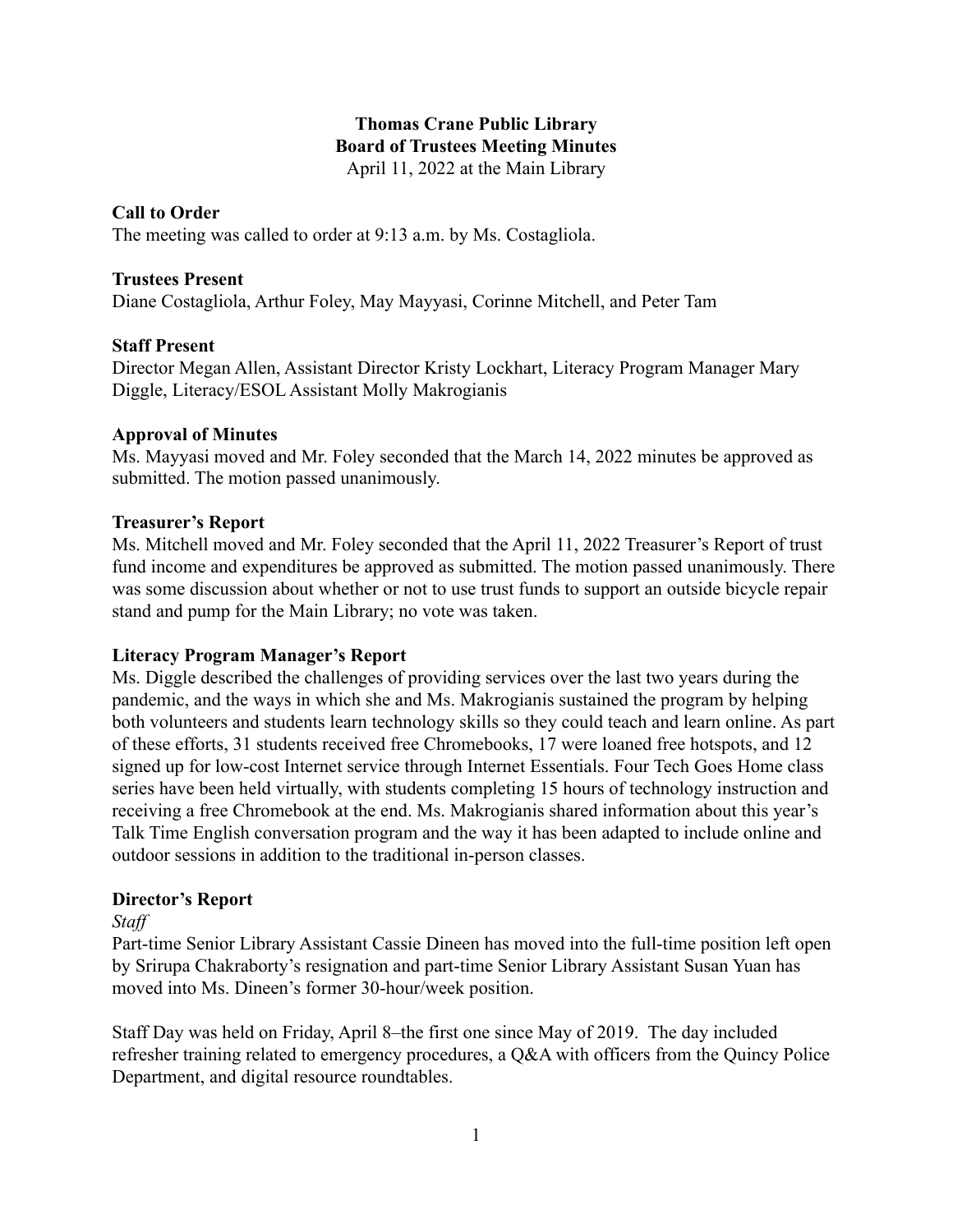Four adult services librarians and the assistant director attended the Public Library Association conference in Portland, Oregon and two children's librarians attended virtually.

### *Facilities & Technology*

Twelve new flip-top portable tables arrived for the Main Library computer classroom and seven similar tables arrived for the North Quincy community meeting room, funded by the TCPL Foundation. In addition, five new tables (funded with State Aid) and seven additional tables (funded by the TCPL Foundation) were delivered for the Main Library teen area to expand seating capacity. In addition, a new mini-activity play table was delivered for the North Quincy Branch early literacy area and the final mobile shelving unit and missing canopy tops were delivered and installed at the branch.

The site-to-site VPN project that has been in process since mid-December is finally complete; this enables the Library's IT staff to troubleshoot technical issues at all locations without having to physically travel there. It also allows the deployment of the public print management system to the branch libraries.

A new outdoor sound system has been received and tested and is ready for the outdoor programming season.

#### *Programs & Services*

Systemwide visits jumped 38% from February to March 2022, reflecting both growing attendance at the newly opened North Quincy Branch (48% increase from February to March) as well as significant increases at the Main Library and Wollaston, likely due to the end of the winter Omicron surge. Circulation of physical items also grew by 13% from February to March, representing the highest monthly circulation since the Library reopened in July 2021. These numbers are promising signs that visitors are returning to the buildings.

The number of programs being offered for all ages, and attendance at programs, seems to be tracking about the same–or a bit below–FY2021 so far this year. The way programs are being presented–in-person with reduced capacities for the first few months of the fiscal year, plus some online and some hybrid programs–plus the impact of bad weather and Omicron–will affect these metrics. The higher average attendance at online programs is also a factor: in FY2021 when nearly all programs were virtual, average attendance at children's programs was 66 and at adult/teen programs it was 14. So far this year, average attendance is 32 at children's programs and 9 at adult programs. This reflects both limited capacities at fall programs and some people's reluctance to attend in-person programs due to Covid concerns.

A new print/copy service launched in mid-March, with new machines and vend equipment at the Main Library and North Quincy Branch. The Library resumed charging a per-page fee to cover the cost of providing this popular service. On April 4, the Library began accepting credit cards (as well as cash) in payment. All revenues collected will be deposited in the Library's revolving account and will be used to pay equipment lease fees and monthly fees for maintenance and supplies. Fax services were added at North Quincy; they will be free there as they have been at the Main Library branch for several months.